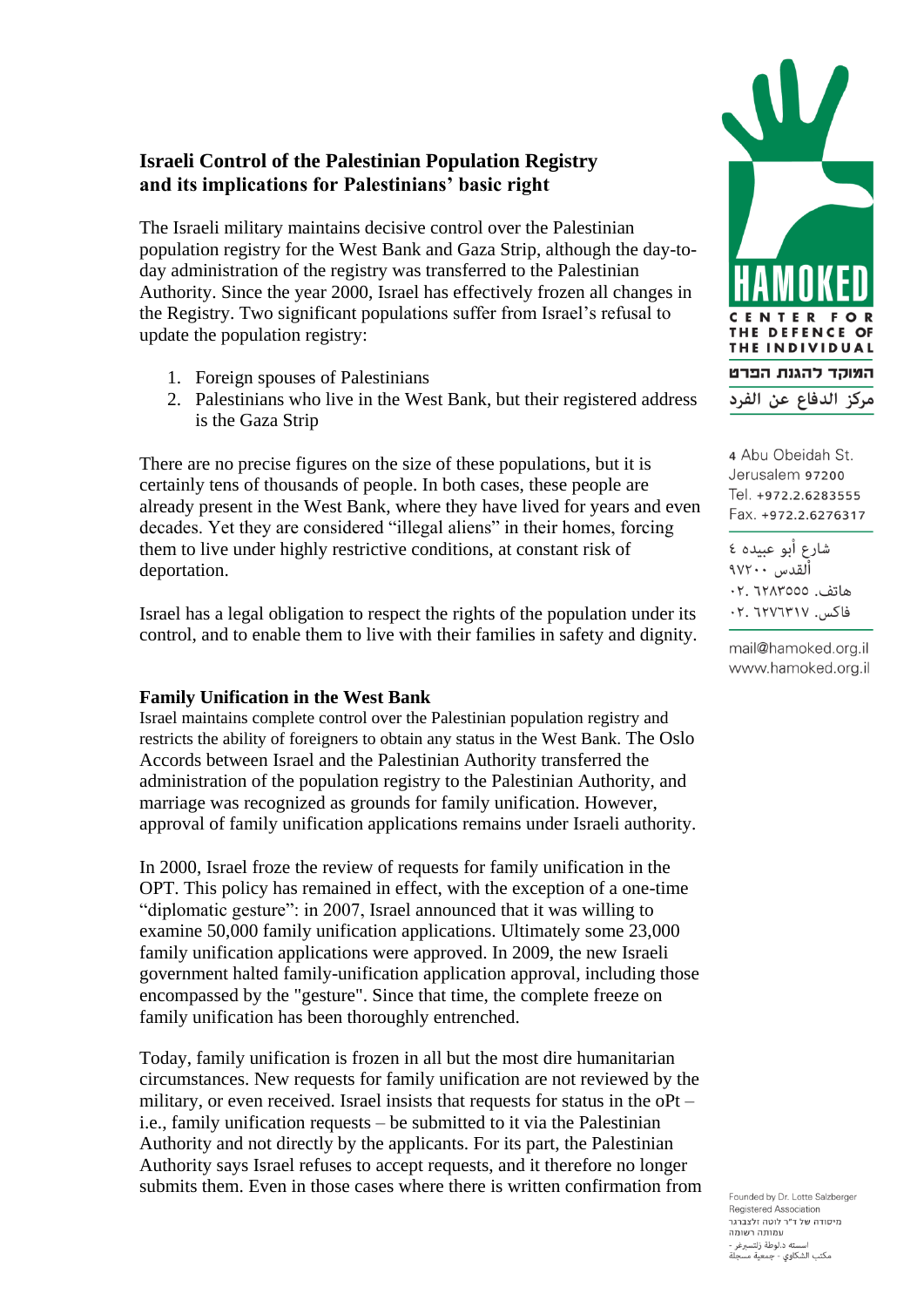the Palestinian Authority that the request was transferred to the Israeli side, the military systematically claims it received no such request.

In the absence of family unification, foreign spouses must rely on shortterm visas in order to live in the West Bank. Spouses from non-Arab countries receive visas directly from the Israeli military. These are issued for short periods of time with limited possibility to renew them without first leaving the West Bank. So these "mixed" Palestinian couples are forced to live in the greatest uncertainty about whether a sudden and arbitrary decision to exclude the foreign spouse will disrupt the entirety of the family's domestic arrangements, from work, school for the children, and most fundamentally, place of residence.

Spouses from Arab countries face an even more difficult situation. The Oslo Accord requires spouses from Jordan and other Arab countries to receive a visitor's permit submitted first to the Palestinian Authority and then transferred to the Israeli military. These visas cannot be renewed or extended, leaving Jordanian women (the largest group of people without status in the West Bank) with no viable option to live legally with their spouse and children in the West Bank.

The Coronavirus pandemic has further disrupted life for these families. Entry to the West Bank via the Allenby Bridge is restricted solely to Palestinians registered in the population registry. Foreign spouses who left the West Bank to renew their visa have since been stranded in Jordan with no way to return home.

Given this reality, many people remain in the West Bank after the expiration of their visa or visitor's permit. With no possibility to obtain a status in the West Bank, tens of thousands of people are considered "illegal aliens" in their own homes, with the threat of deportation constantly looming over them.

Family unification is not an act of benevolence on Israel's part; the right to family life is a fundamental right. Israel's freeze policy on family unification is driven by external political considerations, is in violation of the occupier's obligations under international law, and leads to a severe infringement of the rights of tens of thousands of Palestinians who wish to live with their families in the West Bank. The prolonged, indefinite nature of the Israeli Occupation makes the freeze on family unification all the more problematic.

## **Change of Address from the Gaza Strip to the West Bank**

The Oslo Accord stated that "the two sides view the West Bank and the Gaza Strip as a single territorial unit, the integrity and status of which will be preserved during the interim period." Since the 2005 implementation of the disengagement plan and Israel's pronouncement of Gaza as a "hostile entity" in September 2007, following the Hamas take over, Israel has been implementing a policy aimed at isolating the Gaza Strip and cutting it off